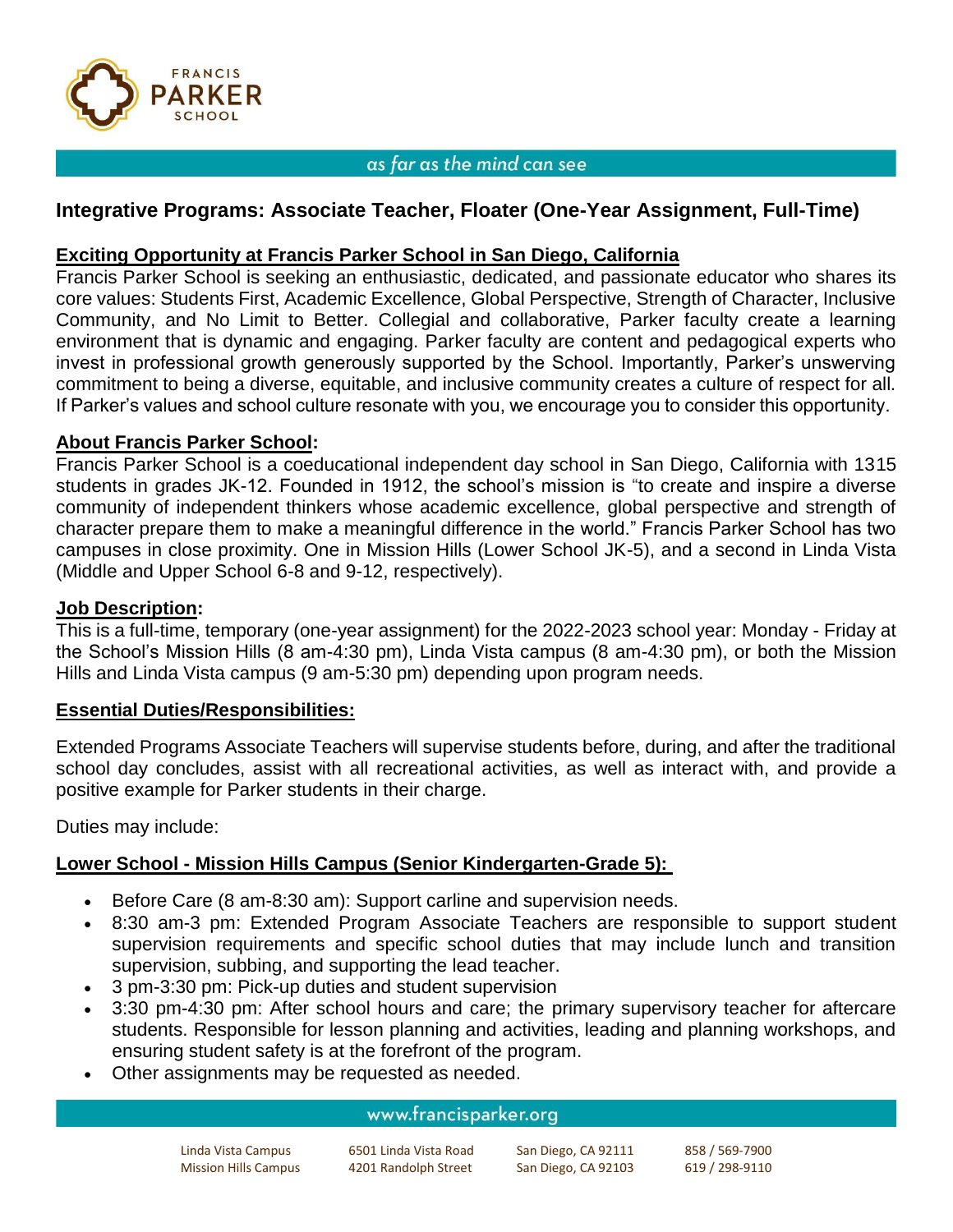

#### as far as the mind can see

## **Middle/Upper School - Linda Vista Campus (Grade 6-Grade 12):**

- 8 am-8:30 am: Before care supervision and drop-off duties
- 8:30 am-2:30 pm: Extended Program Associate Teachers are responsible to support student supervision requirements and specific school duties that may include carline duty, lunch supervision, subbing, and supporting the lead teacher.
- 2:30 pm-4:30 pm: After school hours, pick-up duties, and student supervision
- Other assignments may be requested as needed.

# **Mission Hills and Linda Vista Campus (Floater):**

- 9 am-2 pm Support student supervision and specific school duties that may include carline duty, lunch supervision, subbing, and supporting the lead teacher
- 2 pm-5:30 pm After school hours and care; the primary supervisory teacher for aftercare students. Responsible for lesson planning and activities, leading and planning workshops, and ensuring student safety is at the forefront of the program.
- Other assignments may be requested as needed.

# **Qualifications:**

- Bachelor's degree; teaching credential is desirable.
- Past teaching experience working with children in a school, camp, or childcare environment is preferred, as are candidates who possess Early Education Credits (EEC) as a part of their academic program.
- Must be available to work Monday through Friday, 8 am-4:30 pm (Mission Hills), 8 am-4:30 pm (Linda Vista), 9 am-5:30 pm (Mission Hills and Linda Vista), full-day camps including Spring Break, Mid-Winter Break, and Professional Development Days (one Saturday/month).
- Punctuality and consistent attendance are required.
- Engaging, energetic, and patient when working with younger children in a school setting.
- Be capable of and willing to embrace Parker's unswerving commitment to being a diverse, equitable, and inclusive community that creates a culture of respect for all.

### **Salary and Benefits:**

This is a full-time temporary position, paying an hourly rate starting at \$17/hour and eligible for full medical/dental coverage.

### **Non-Discrimination:**

Francis Parker School values diversity and seeks talented students, faculty, and staff from different backgrounds. All employment decisions are made without regard to unlawful considerations of race, color, sex (including pregnancy, childbirth, breastfeeding and related medical conditions), gender, sexual orientation, gender identity or expression, marital status, religion, national origin, ancestry, age, mental or physical disability, medical condition, genetic information, military or veteran status, or any other basis prohibited by federal, state, or local law.

#### www.francisparker.org

Linda Vista Campus 6501 Linda Vista Road San Diego, CA 92111 858 / 569-7900 Mission Hills Campus 4201 Randolph Street San Diego, CA 92103 619 / 298-9110